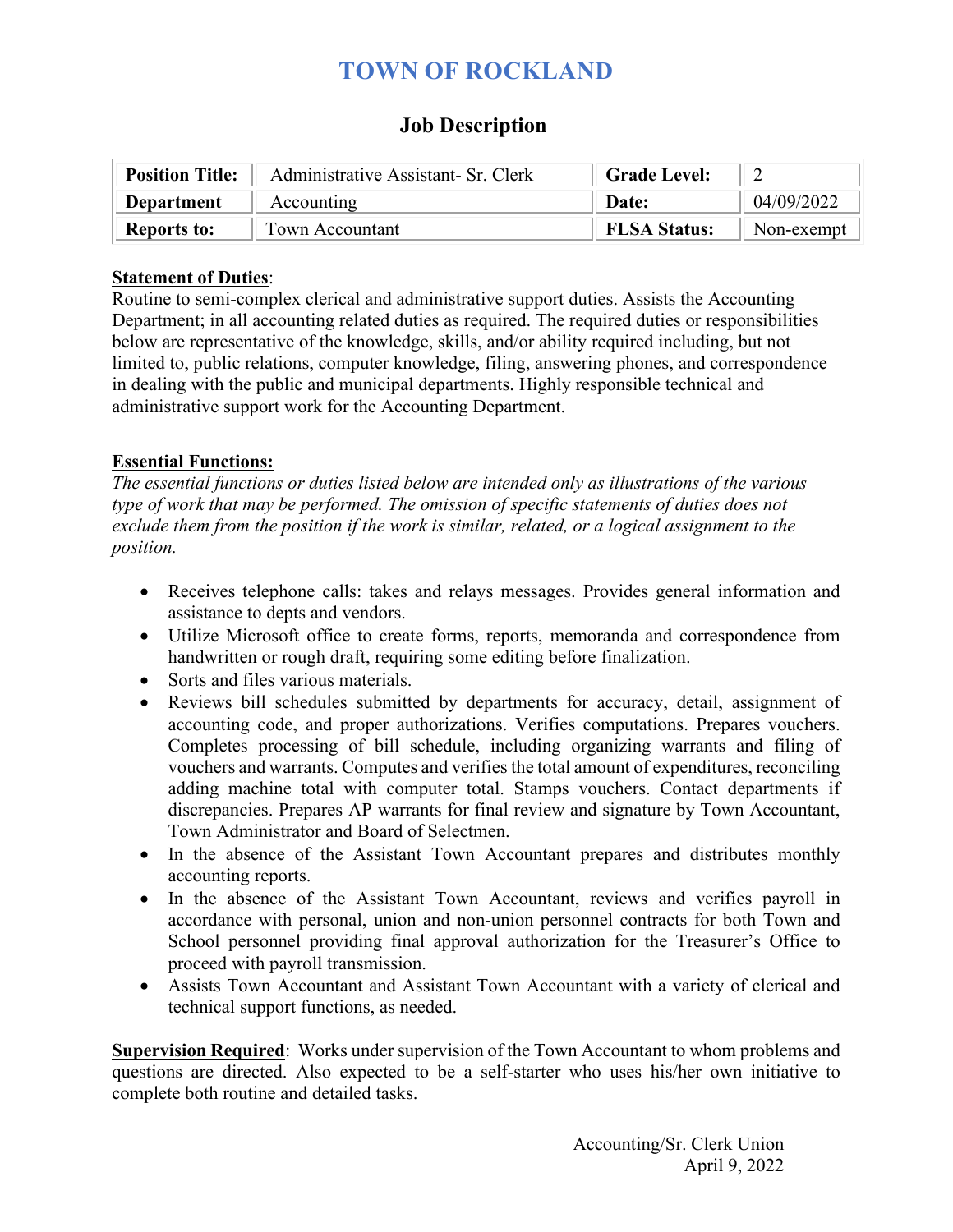# **TOWN OF ROCKLAND**

**Supervisory Responsibility**: Work does not normally include any supervisory responsibility.

**Confidentiality**: The employee has regular access to confidential information such as department and client records in accordance with the State Public Records Law.

**Accountability**: Attention to detail is of extreme importance due to the nature of the type of documents which are processed. Consequences of errors missed deadlines or poor judgment may include adverse customer relations, legal repercussions, labor material costs, and missed deadlines.

**Judgment**: Numerous standardized practices, procedures or general instructions govern the work performed and, in some cases, may require additional interpretation. Judgment is needed to locate, select and apply the most pertinent practice or procedure, regulation or guideline.

**Complexity**: The work consists of a variety of duties which generally follow standardized practices, procedures, regulations or guidelines. The sequence of work and/or the procedures followed vary according to the nature of the transaction and/or the information involved, or sought, in a particular situation.

**Nature and Purpose of Public Contact**: Relationships with co-workers and the public involving frequent explanation, discussion or interpretation of practices, procedures, regulations, or guidelines to render service, or resolve operating problems. Employees are expected to act with courtesy, tact, and diplomacy in working with others and resolving issues.

### **Recommended Minimum Qualifications:**

Education and Experience: High School Diploma or equivalent, preferably an associate degree and/or accounting courses preferred, with two (2) years' experiences in an office environment preferably in government, banking, business, or other related fields.

Special Requirements: None

#### Knowledge, Abilities and Skill

Knowledge: Must have experience with standard office technology, including computers, calculators, and copy machines. Preferred knowledge in Munis software or other comparable accounting software or an ability to learn Munis software quickly. Proficiency with Microsoft Office Suite.

Abilities: Ability to work independently and provide excellent customer service to the public and other department personnel; ability to perform multiple tasks in a detailed organized manner. Aptitude for working with numbers and the ability to work in an environment with frequent interruptions.

Skills: Strong written, verbal, telephone, and inter-personal skills along with good typing skill (accuracy and speed). Self-starter who takes initiative to complete both routine and detailed